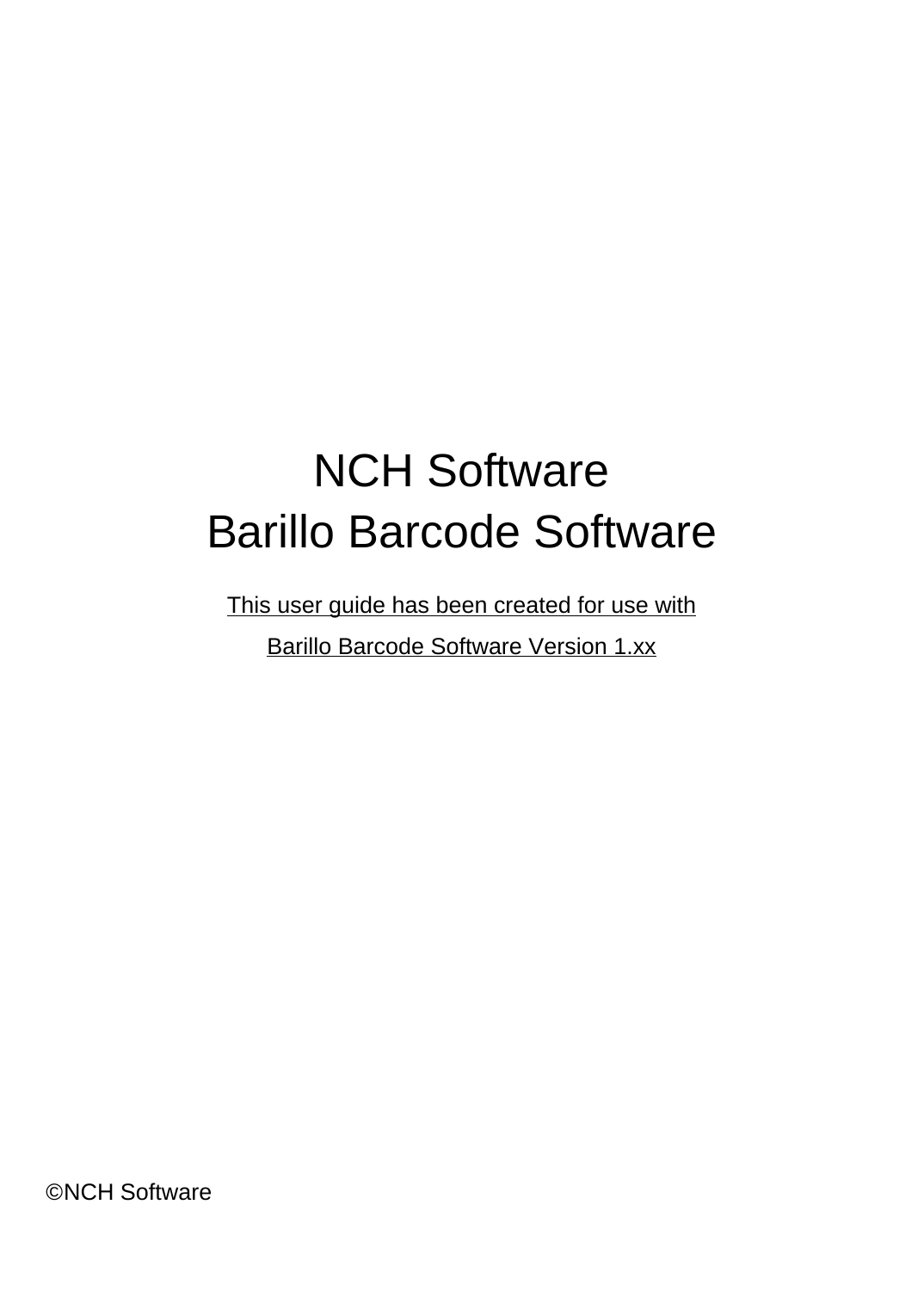## Technical Support

If you have difficulties using Barillo Barcode Software please read the applicable topic before requesting support. If your problem is not covered in this user guide please view the up-to-date Barillo Barcode Software Online Technical Support at <www.nchsoftware.com/barcode/support.html>

. If that does not solve your problem, you can contact us using the technical support contacts listed on that page.

## Software Suggestions

If you have any suggestions for improvements to Barillo Barcode Software, or suggestions for other related software that you might need, please post it on our Suggestions page at <www.nch.com.au/suggestions/index.html>

Many of our software projects have been undertaken after suggestions from users like you. You get a free upgrade if we follow your suggestion.

.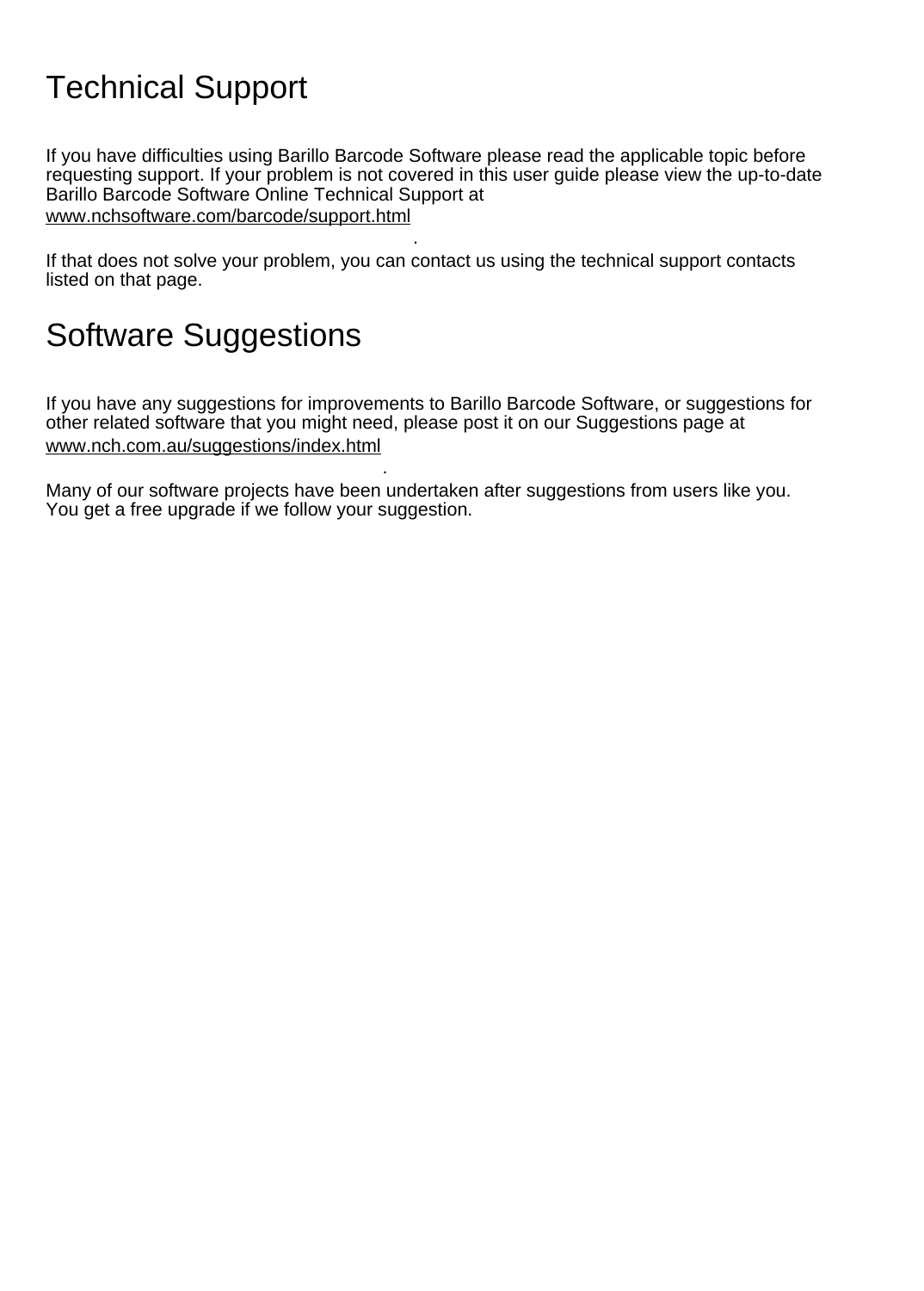# **Barillo Barcode Software** Contents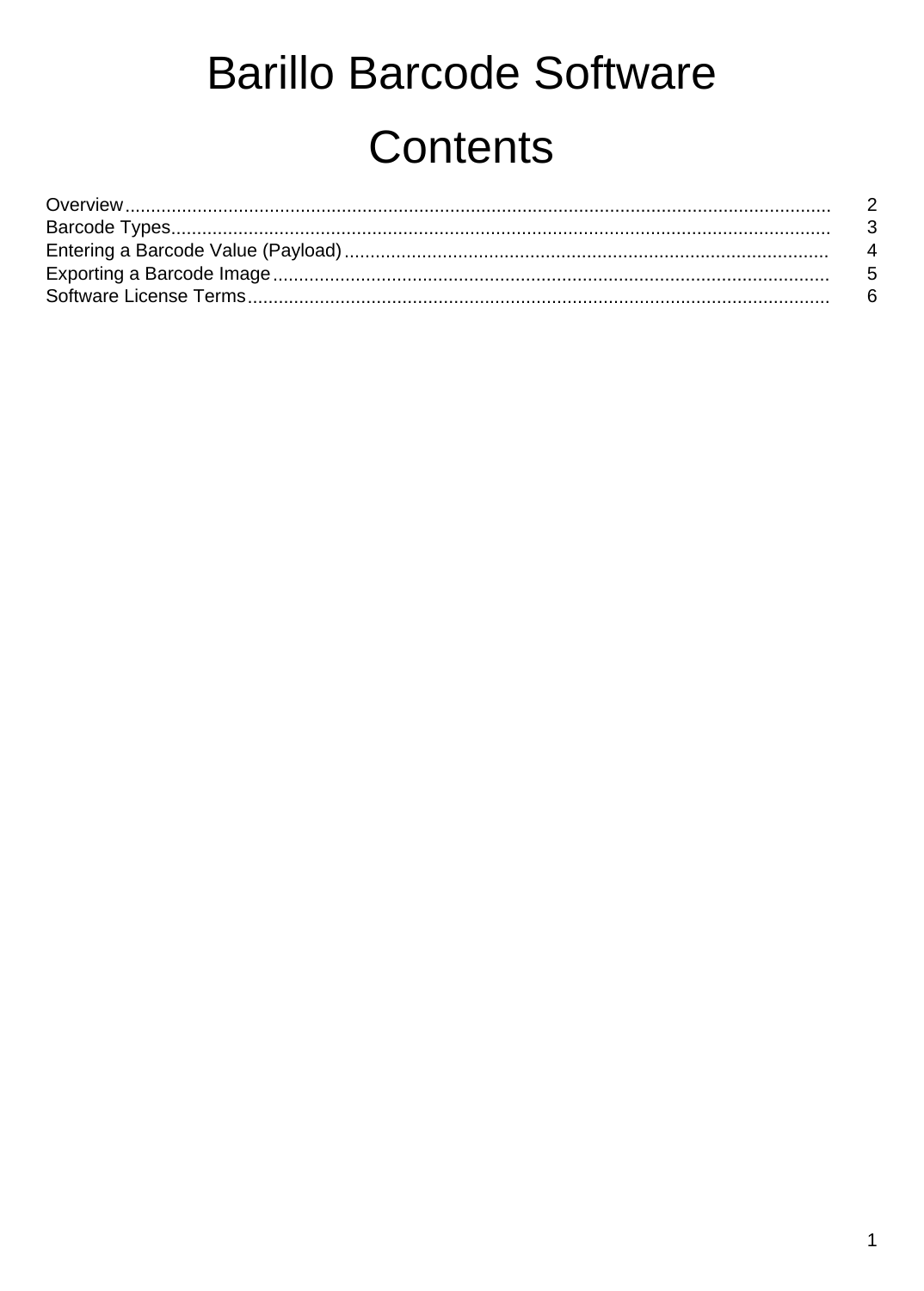## **Overview**

Barillo is an easy to use application for creating barcodes. Barcodes may be previewed, then exported to an image file.

System Requirements Windows XP / 2003 / Vista / 2008 / 7.

Usage

A barcode type may be selected from the top panel. See [Barcode Types](types.html) for a list of supported types.

The value (payload) for the barcode can be entered using the entry box on the left. As you type, the preview window on the right will update.

To export an image of the barcode, click the "Export..." button or select "Export..." from the file menu.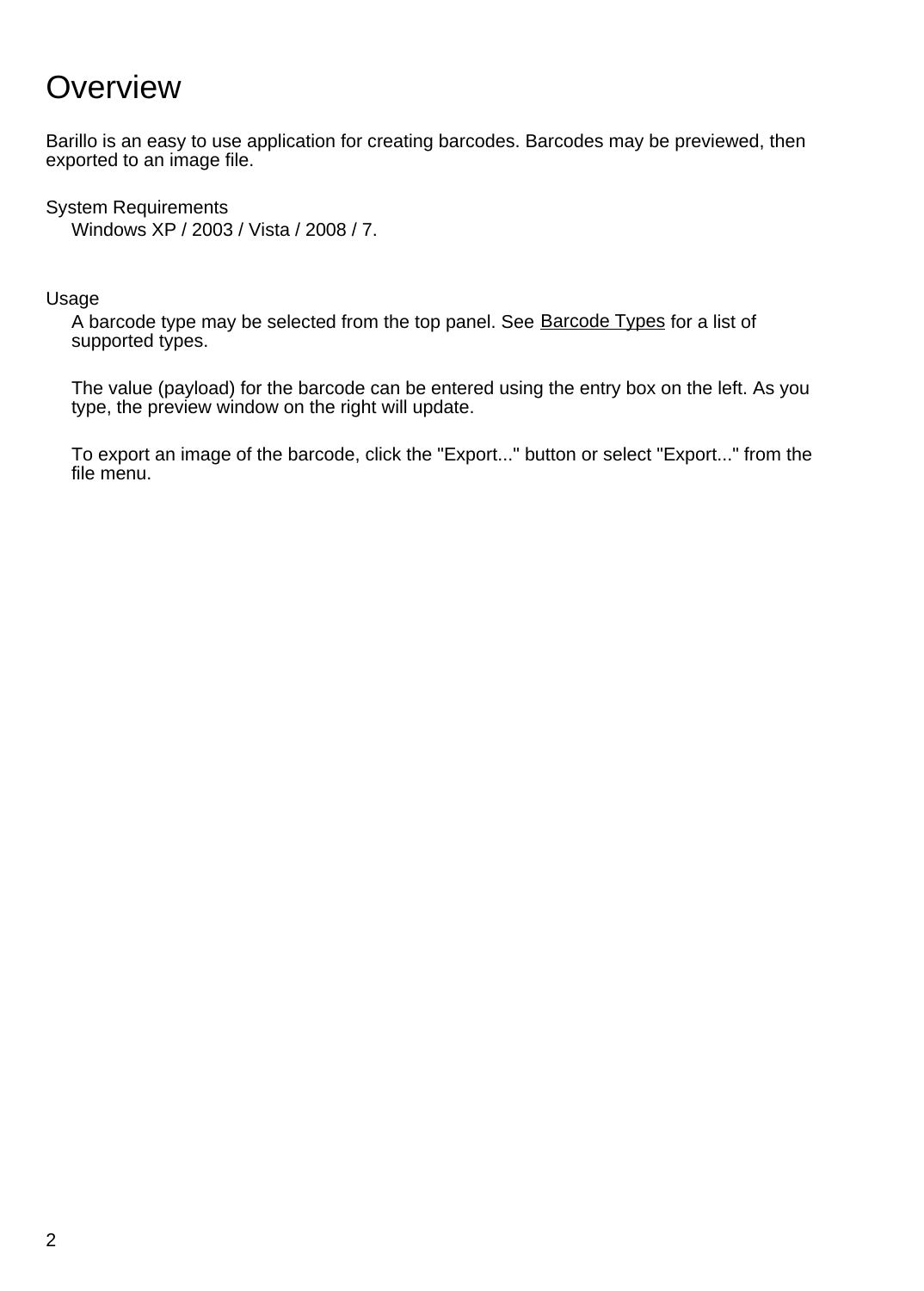## Barcode Types

#### EAN-8

EAN-8 is an international barcode type used for universally identifiable products. It is only used when there isn't enough space on the packaging for an EAN-13 barcode. An EAN-8 encodes a GTIN-8 (8 digit Global Trade Item Number).

#### EAN-13

EAN-13 is the most common barcode type used internationally for universally identifiable products. An EAN-13 encodes a GTIN-13 (13 digit Global Trade Item Number). EAN-13 type barcodes are an extension of UPC-As, which encode an extra digit allowing them to be used internationally.

#### UPC-A

UPC-A is the most common barcode type used in the USA and Canada for universally identifiable products. A UPC-A encodes a GTIN-12 (12 digit Global Trade Item Number).

#### UPC-E

UPC-E encodes a GTIN-12, like UPC-A, but creates a barcode suitable for smaller packages by compressing the 12 digit number into a six digit code to reduce the number of bars needed.

Note: Not all GTIN-12's can be encoded as UPC-E barcodes. The barcode preview will show "Invalid barcode data" when this is the case.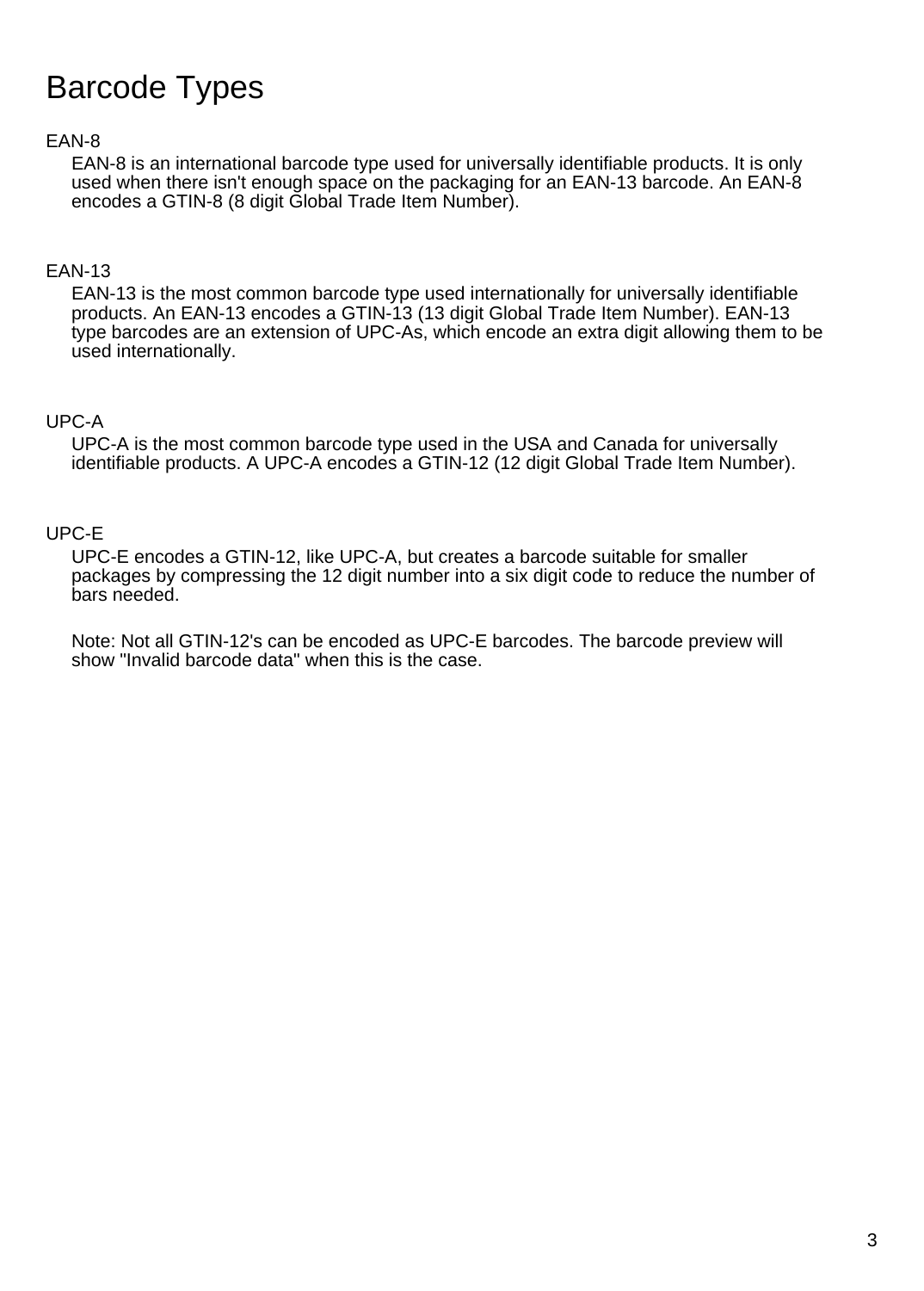## Entering a Barcode Value (Payload)

#### EAN-8, EAN-13, UPC-A, and UPC-E

For EAN-8, EAN-13, UPC-A, and UPC-E type barcodes, the entry method provided is a fixed-count decimal digit input box. To enter a number, click on the first digit to select it, then begin typing the number. As you type, the check digit (marked) will change to reflect the current digits. You do not need to type the check digit. Digits can also be pasted from the clipboard, by selecting any digit then pressing Ctrl+V.

The number can also be entered directly using a barcode scanner. When a barcode scanner is attached to the computer in the "Keyboard Wedge" mode, scanning a barcode will simulate the typing of the number via the keyboard. So under these circumstances, you may select the first digit in the entry box and then scan a barcode; the digits will be entered into the box.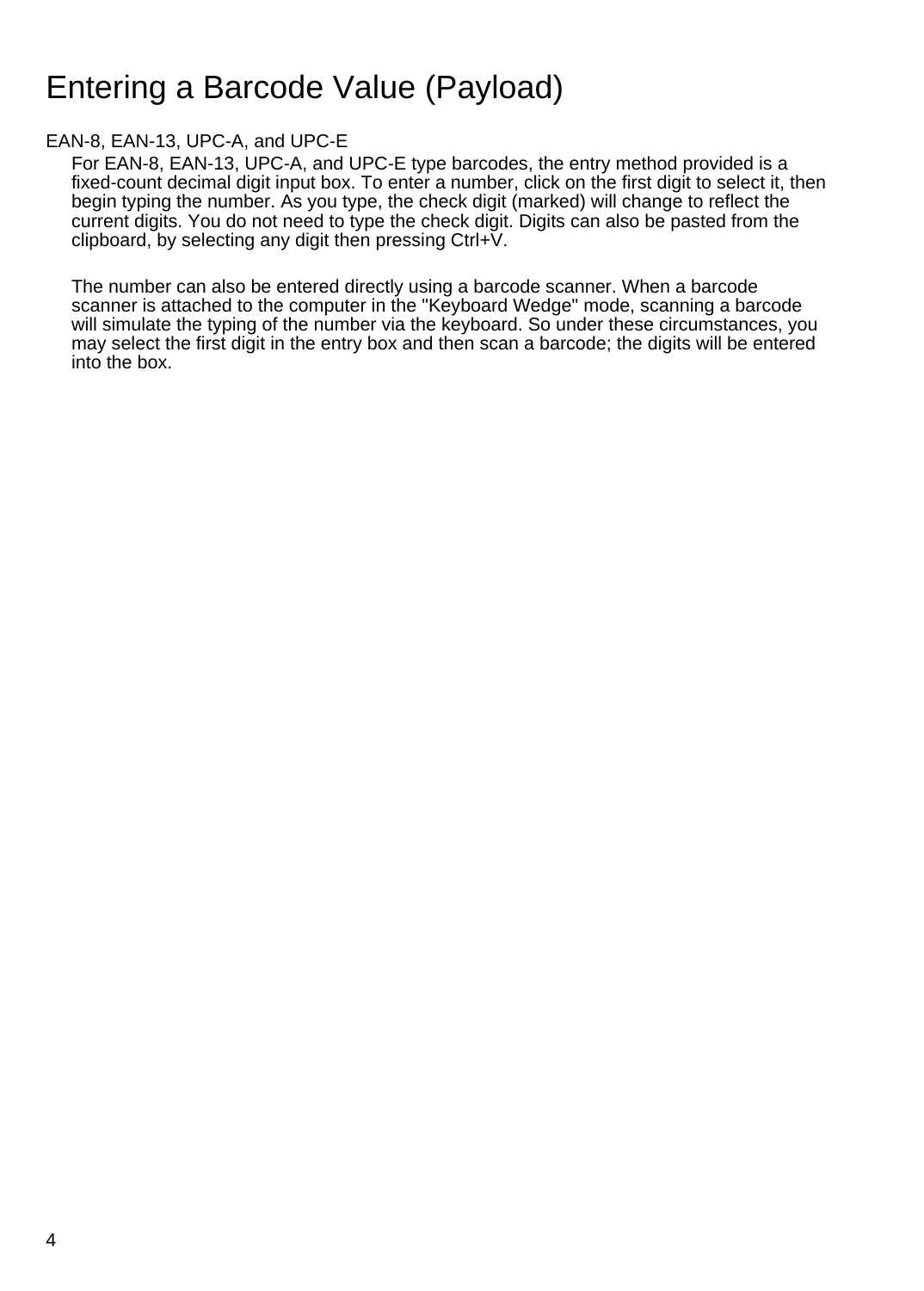## Exporting a Barcode Image

Barillo supports exporting barcodes to a variety of image file formats. To open the export dialog, click the "Export..." button or select "Export..." from the file menu.

#### Scale

The scale determines the physical dimensions of the barcode when it is printed. Barcode scanners can scan larger barcodes more accurately than smaller barcodes, so choose the scale that gives the largest dimensions that will fit on your document or packaging.

Note: Barillo will adjust the scale internally, taking into account the chosen DPI (see below), to ensure that bars do not start or end "in between" pixels. This keeps bars as crisp as possible, for better scanning accuracy, but does mean that the scale value shown here is approximate only.

#### Dots per inch (DPI)

The dots per inch (DPI) determines the definition of the exported image. Higher DPI values allow fine differences in the image to be better defined.

#### **Dimensions**

The dimensions in physical units and pixels are calculated automatically from the chosen scale and DPI. Change the physical units by selecting "mm" (for millimeters) or "in" (for inches) from the pull-down list.

Click the "Export..." button to choose a saving destination and file format. The image file formats supported by Barillo are: BMP, GIF, PCX, PNG, TGA, TIFF. For increased clarity and better scanning, use of lossless formats is recommended.